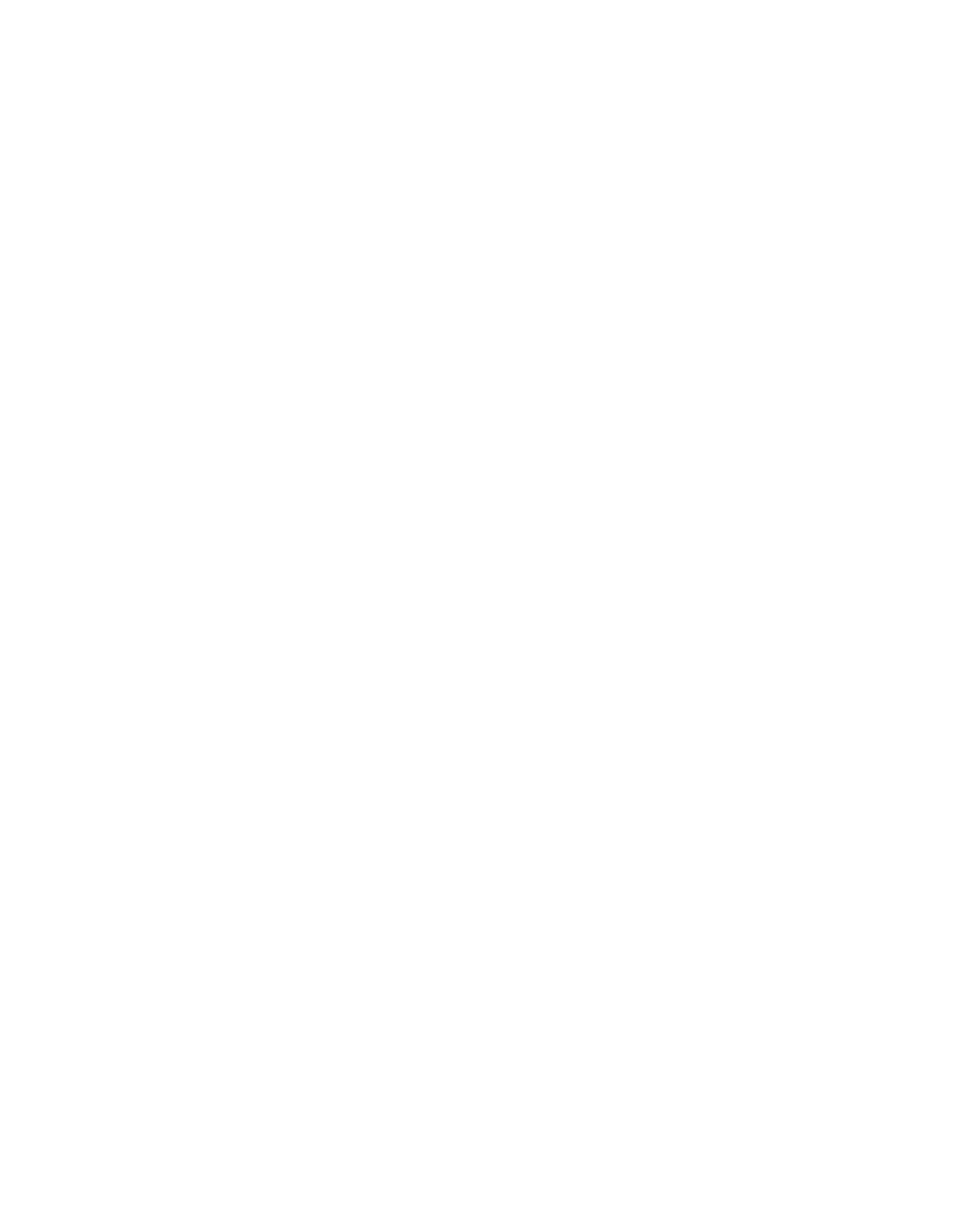# **CHAPTER 10 MUNICIPAL PLANNING**

# **Article 1 – General Provisions**

# <span id="page-2-1"></span><span id="page-2-0"></span>**SECTION 10-101: COMPREHENSIVE PLAN ADOPTED**

The comprehensive land use plan presented to the city on May 18, 2009 by the Wisner Planning Commission was approved and adopted. (Ord. No. 2009-1027, 6/15/09)

# <span id="page-2-2"></span>**SECTION 10-102: DESIGNATION OF EXTRATERRITORIAL JURISDICTION**

The territory located within one mile of the corporate limits of the city is hereby designated as the city's extraterritorial jurisdiction for the purpose of exercising the powers and duties granted by Neb. Rev. Stat. §§17-1002 and 17-1003 with respect to subdivisions and platting and Neb. Rev. Stat. §19-2402 with respect to extension of water or sanitary sewer service. The boundaries of the territory so designated shall be as shown on the official zoning map, a copy of which is on file and available for public inspection in the office of the city clerk. (Neb. Rev. Stat. §17-1002) (Ord. No. 2002-961, 6/3/02)

# <span id="page-2-3"></span>**SECTION 10-103: SUBDIVISIONS AND ADDITIONS PERMITTED**

The proprietor or proprietors of any land within the corporate limits of the city, or of any land within the area designated as the city's extraterritorial jurisdiction pursuant to Neb. Rev. Stat. §17-1002, may lay out such land into lots, blocks, streets, avenues, alleys, and other grounds under the name of " Addition to the City of Wisner" and may subdivide, plat, or lay out any such land upon conformance to and compliance with the conditions in this code and state law. Said name of the subdivision or addition to be approved by the City Council. (Neb. Rev. Stat. §19-916) (Ord. No. 2002-962, 6/3/02)

#### <span id="page-2-4"></span>**SECTION 10-104: SURVEY AND PLAT**

A. The owner or proprietor of any tract or parcel of land who shall subdivide the same into two or more parts for the purpose of laying out any addition to the city or any part thereof, or suburban lots, shall cause a plat of such subdivision to be made with references to known or permanent monuments, which shall accurately describe all subdivisions of such tract or parcel of land, numbering the same by progressive numbers, and giving the dimensions and length and breadth thereof, and the breadth and courses of all streets and alleys established therein.

B. The map or plat of land within the corporate limits of the city or of any land within the area designated as the city's extraterritorial jurisdiction pursuant to Neb. Rev. Stat. §17-1002 shall designate explicitly the land so laid out and particularly describe the lots, blocks, streets, avenues, alleys, and other grounds belonging to such addition. The lots shall be designated by numbers, and streets, avenues, and other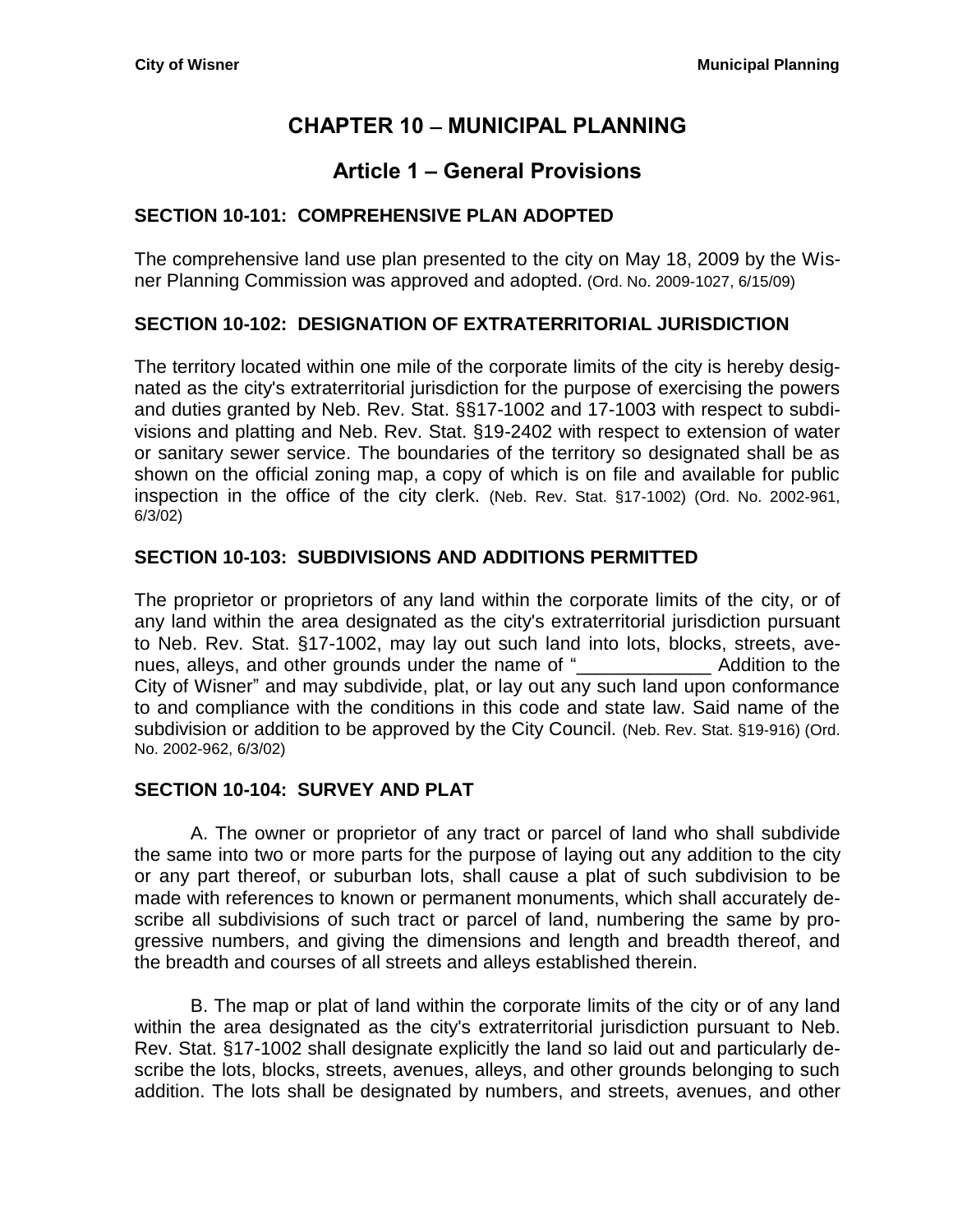grounds, by names or numbers. Such plat shall be acknowledged before some other officer authorized to take the acknowledgments of deeds and shall contain a dedication of the streets, alleys, and public grounds therein to the use and benefit of the public, and have appended a survey made by some competent surveyor with a certificate attached, certifying that he or she has accurately surveyed such addition and that the lots, blocks, streets, avenues, alleys, parks, commons, and other grounds are well and accurately staked off and marked. When such map or plat is so made out, acknowledged, and certified, and has been approved by the City Council, the same shall be filed and recorded in the office of the register of deeds and county assessor.

(Neb. Rev. Stat. §§17-415, 19-916) (Ord. No. 2002-963, 6/3/02)

# <span id="page-3-0"></span>**SECTION 10-105: ADDITIONS; INCORPORATION INTO MUNICIPALITY**

All additions to the city laid out and previously located within its corporate boundaries shall remain a part of the city. All additions laid out adjoining or contiguous to the corporate limits may be included within the corporate limits and become a part of the city for all purposes whatsoever at such time as the addition is approved as provided in Neb. Rev. Stat. §19-916. If the City Council includes the addition within the corporate limits, the inhabitants of such addition shall be entitled to all the rights and privileges and shall be subject to all city laws, ordinances, rules, and regulations. (Neb. Rev. Stat. §19-916) (Ord. No. 2002-964, 6/3/02)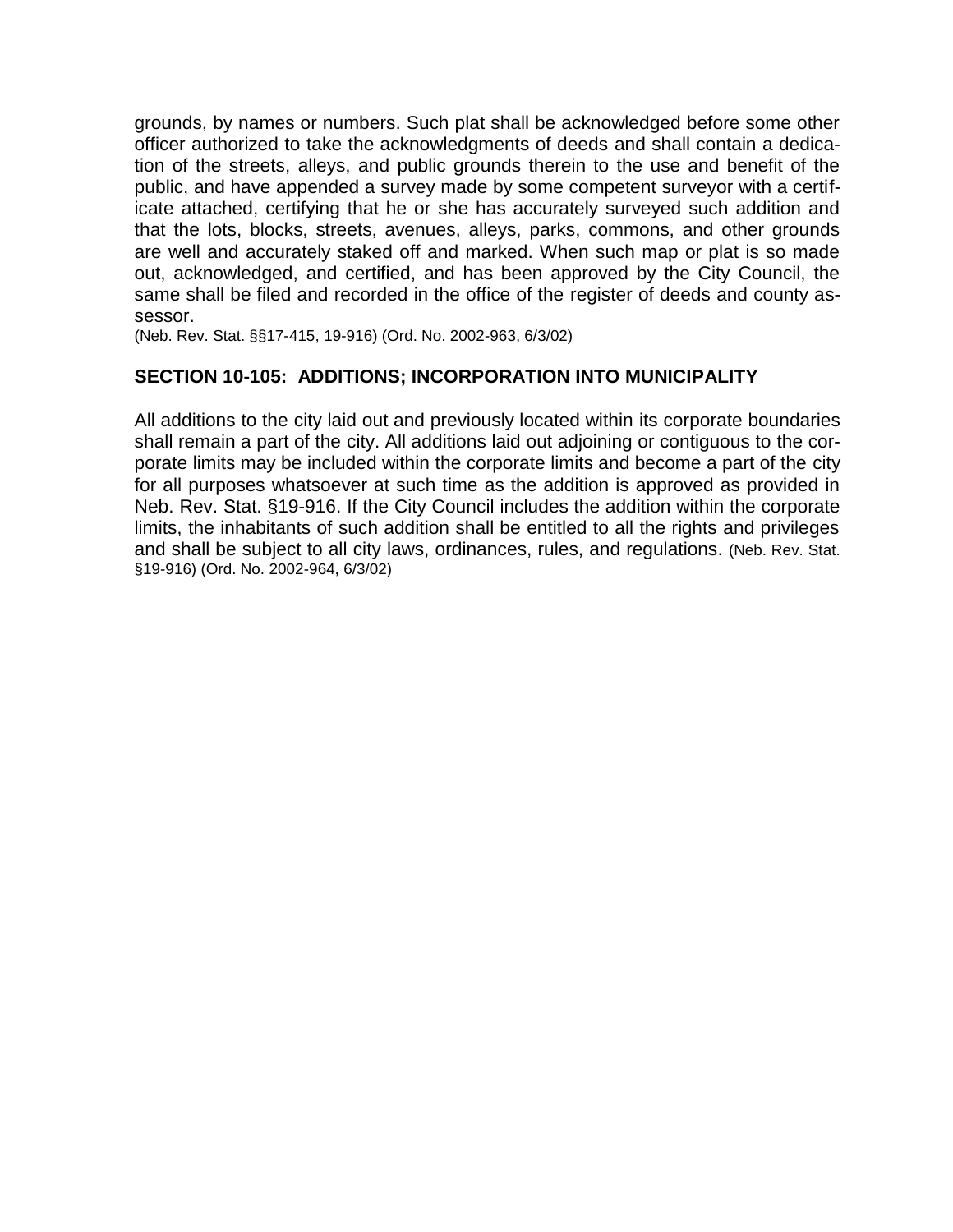# **Article 2 – Zoning**

# <span id="page-4-1"></span><span id="page-4-0"></span>**SECTION 10-201: REGULATIONS ADOPTED**

For the purpose of setting minimum standards to promote the public health, safety, morals, convenience, order, prosperity and general welfare of the community; to lessen congestion in the streets; to secure safety from fire, panic and other dangers; to provide adequate light and air; to prevent the overcrowding of land; to avoid undue concentration of population; and to facilitate the adequate provision of transportation, water, sewerage, schools, parks and other public requirements, the zoning regulations for the City of Wisner, Nebraska, as adopted by Ord. No. 2000-887 on February 21, 2000, including any amendments thereto as may be made from time to time, are hereby adopted by reference as if set forth in full herein and shall be kept on file in the office of the city clerk and available for inspection by any member of the public during regular office hours. (Ord. No. 2000-887, 2/21/00)

# <span id="page-4-2"></span>**SECTION 10-202: ZONING MAP ADOPTED**

The location and boundaries of the districts designated in the Zoning Regulations are hereby established as shown on a map entitled "Zoning Map of Wisner" dated October 2015 and signed by the mayor and city clerk. The zoning map and all notations thereon are hereby made a part of this ordinance. The signed copy of the zoning map containing the zoning districts designated at the time of adoption of this ordinance shall be maintained without change in the office of the city clerk.